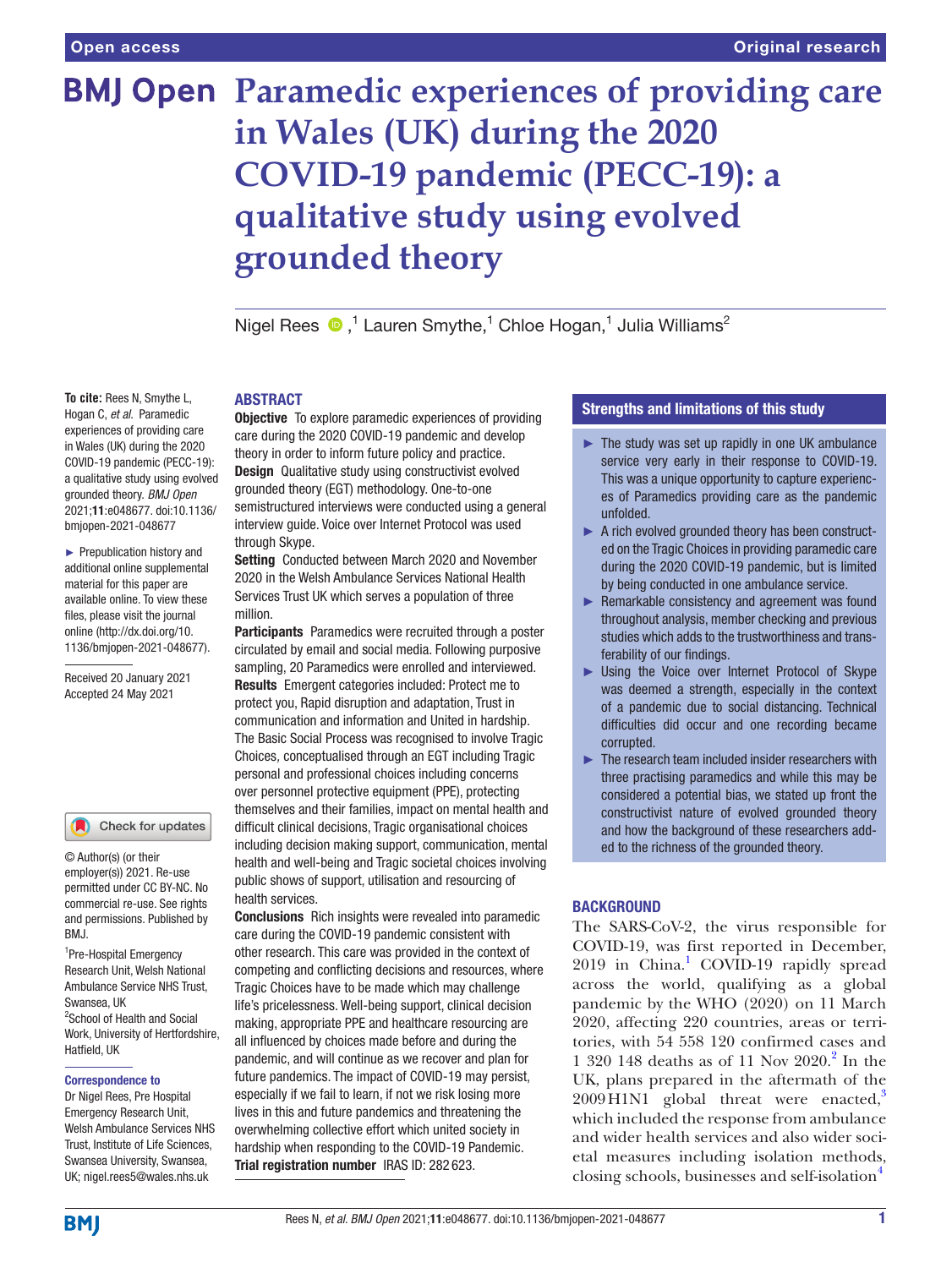Prior to the COVID-19 pandemic, calls were repeatedly made for healthcare workers (HCWs) in the UK to ready themselves for such pandemics,  $5<sup>6</sup>$  which may involve difficult and ethical challenging decisions shaped by the local context and cultural values.<sup>[7](#page-12-5)</sup> HCW's face personal challenges and fears related to isolation, contracting disease, mortality and infecting family during pandemics. $8-12$  The COVID-19 pandemic presented a unique opportunity to understand these issues from a UK paramedic perspective, and a programme of research was developed by our team to explore paramedic experiences of providing care during the 2020 COVID-19 pandemic (PECC-19). We conducted an initial review of the literature which found a paucity of published research concerning paramedics along with many of the challenges reported above.<sup>13</sup> The present paper reports the finding of a qualitative study we conducted which aimed to explore paramedic experiences of providing care during the 2020 COVID-19 pandemic and develop theory in order to inform future policy and practice.

#### **METHODOLOGY**

Strauss and Corbin's<sup>[14](#page-12-8)</sup> evolved form of Grounded Theory (GT) methodology was used, which follows a constructivist perspective and accepts that people construct the realities in which they participate and thus highlights the researcher–participant dyad and the co-construction of data[.15](#page-12-9) In Evolved GT, the researcher is a 'passionate participant as facilitator of multi-voice reconstruction' (Lincoln & Guba  $2005$  p. 196).<sup>16</sup> Three researchers within this study were practising paramedics and provided (limited) front-line care during the 2020 COVID-19 pandemic which in turn facilitated insight, awareness and ability to bring meaning to the data.<sup>17</sup> Such background does though have the potential for preconceived ideas and previous encounters to influence the construction of the evolved GT, and to counteract this, member checking and reflexivity methods were employed.

#### Setting and sampling

The study was conducted between March 2020 and November 2020 in the Welsh Ambulance Services National Health Services (NHS) Trust (WAST) UK which serves a population of three million. Participants were recruited through a poster circulated through email and social media. Information packs were sent to participants containing a consent form to sign and return to the researcher; confirmed verbally during interview. Participants were selected using purposive sampling based on the characteristics of gender, age, experience and educational development to reflect the paramedic workforce. Confidentiality and anonymity was assured.

# **METHODS** Data collection

#### **Interviews**

One hour, one-to-one semistructured interviews were conducted using a general interview guide ([online](https://dx.doi.org/10.1136/bmjopen-2021-048677)  [supplemental file 1\)](https://dx.doi.org/10.1136/bmjopen-2021-048677). The internet carriage service Skype was used, which is a Voice over Internet Protocol (VoIP).<sup>[18](#page-12-12)</sup> VoIP was beneficial in the COVID-19 pandemic context as paramedics are a scattered workforce, practising social distancing during the study and this approach minimised time needed away from clinical duties to participate. Interviews were video recorded with memos taken, transcribed verbatim and checked for accuracy against the recordings.

#### Patient and public involvement

As this study was rapidly set up and due to the context of WAST responding to COVID-19 we did not involve patients or members of the public. We do however intend to present our findings to public and patient groups.

#### Data analysis

Analysis followed Strauss and Corbin's<sup>14</sup> three levels of open, axial and selective coding entered into NIVO V.12 software to create a coding book. Open coding compared data for similarities, differences and questions regarding emergent phenomena resulting in identification of indicators; words or phrases of interest. Indicators were subsumed under higher level headings known as concepts, which stand for the emerging phenomena. Axial coding involved subsuming concepts into higherlevel headings known as categories. Selective coding also involved 'explication of the story line' (Strauss and Corbin 1998, p.  $148$  $148$ <sup>14</sup> which involves identifying the basic social process (BSP) at work, around which all other categories revolve. The BSP meaningfully and easily relates to all other categories and should have clear and grabbing qualities<sup>19</sup> on which to theoretical construct the evolved grounded theory (EGT) through weaving all of the fractured data back together and conceptualising the relationship among these three levels of coding. A second researcher (CH) independently reviewed this coding. Participant's also member-checked data analysis by reviewing excerpts from the coding book and returning comments on evolving theory. Reflective notes were made by researchers considering theory development and monitoring the researchers' influences on this process.

NHS Research Ethical review was not required within Health Research Authority guidance, $20$  but issues of an ethical nature remained which were observed by following the Economic and Social Research Council<sup>[21](#page-12-15)</sup> framework. Participants provided verbal and written consent. All data were collected and stored in accordance with General Data Protection Regulations (GDPR  $2018)^{22}$  $2018)^{22}$  $2018)^{22}$ regulations. We recognised staff may become emotionally upset during the research, and a range of support was made available.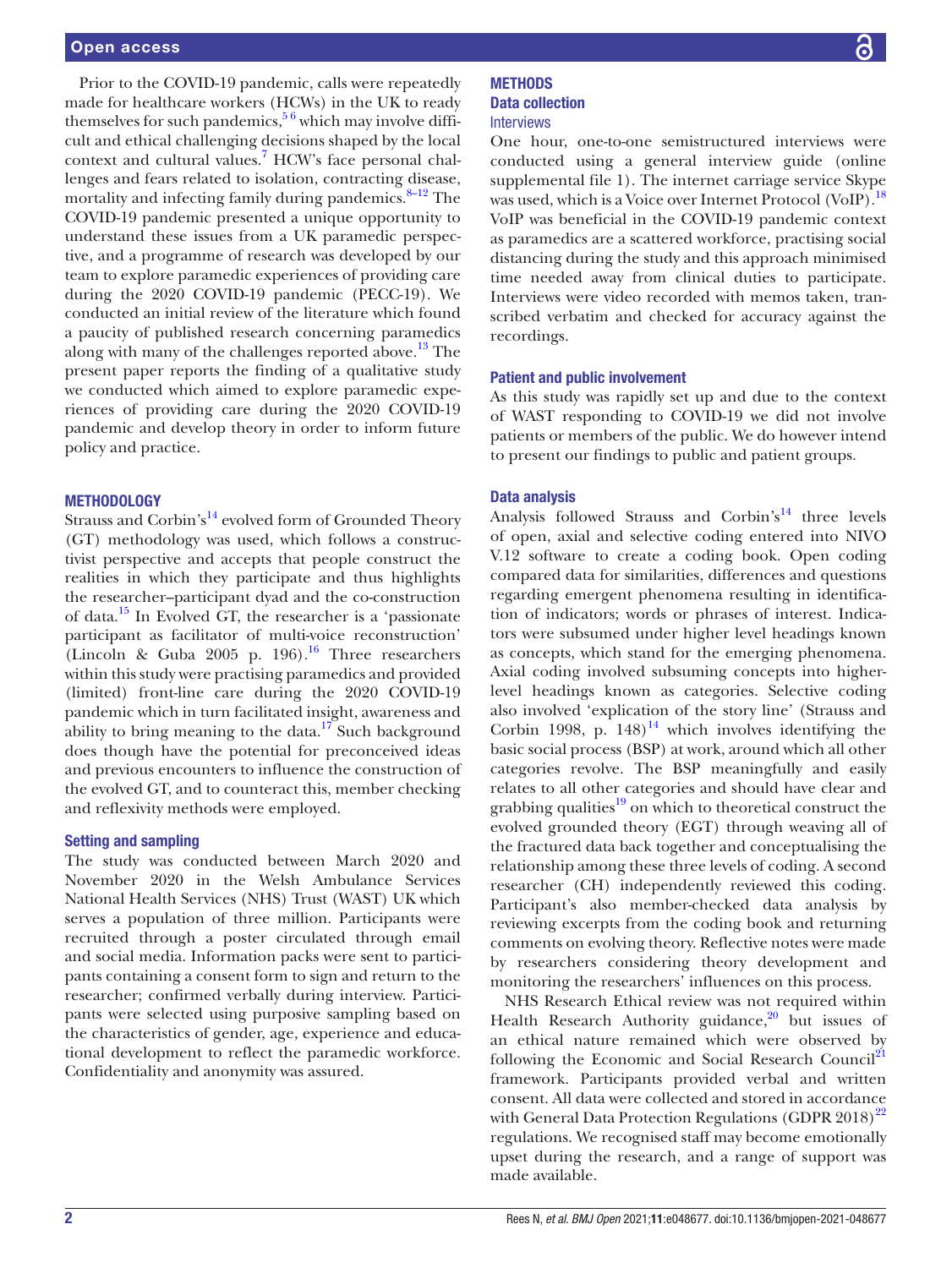<span id="page-2-0"></span>

| <b>Table 1</b><br>Sample of paramedic participants |        |                          |            |               |                                                |                           |
|----------------------------------------------------|--------|--------------------------|------------|---------------|------------------------------------------------|---------------------------|
| <b>Participant</b>                                 | Gender | <b>EMS</b><br>experience | Age range  | Self isolated | <b>Paramedic</b><br>educational<br>development | <b>Interviewed</b>        |
| <b>P01</b>                                         | Male   | $>10$                    | $26 - 45$  | <b>No</b>     | <b>Traditional training</b>                    | PILOT 1 - 09/04/2020      |
| P <sub>02</sub>                                    | Female | $3 - 10$                 | $46 - 55$  | Yes           | Higher education                               | PILOT 2 - 09/04/2020      |
| <b>P03</b>                                         | Female | $>10$                    | $46 - 55$  | Yes           | <b>Traditional training</b>                    | Interview 3-16/04/2020    |
| P04                                                | Male   | >10                      | $26 - 45$  | <b>No</b>     | Higher education                               | Interview 4 - 20/04/2020  |
| P <sub>05</sub>                                    | Female | $1 - 3$                  | $26 - 45$  | <b>ves</b>    | <b>Higher education</b>                        | Interview 6 - 20/04/2020  |
| P06                                                | Female | >10                      | $46 - 55$  | No            | Higher education                               | Not Sampled               |
| <b>P07</b>                                         | Female | $3 - 10$                 | $26 - 45$  | <b>Yes</b>    | Higher education                               | Interview 5 -20/04/2020   |
| P <sub>08</sub>                                    | Male   | $3 - 10$                 | $26 - 45$  | Yes           | Higher education                               | Interview 7 -23/04/2020   |
| P <sub>09</sub>                                    | Male   | $1 - 3$                  | $19 - 26$  | <b>No</b>     | Higher education                               | Interview 16 - 21/05/2020 |
| P <sub>10</sub>                                    | Female | >10                      | $26 - 45$  | No            | Higher education                               | Interview 10 - 30/04/2020 |
| P <sub>11</sub>                                    | Female | $>10$                    | $26 - 45$  | <b>Yes</b>    | Higher education                               | Interview 8 - 28/04/2020  |
| P <sub>12</sub>                                    | Male   | $>10$                    | $26 - 45$  | <b>No</b>     | Traditional training                           | Interview 9 - 29/04/2020  |
| P <sub>13</sub>                                    | Female | $3 - 10$                 | $26 - 45$  | Yes           | <b>Higher education</b>                        | Interview 15 - 20/05/2020 |
| P <sub>14</sub>                                    | Male   | >10                      | $46 - 55$  | Yes           | <b>Traditional training</b>                    | Interview 14 - 19/05/2020 |
| P <sub>15</sub>                                    | Female | $1 - 3$                  | $26 - 45$  | <b>Yes</b>    | <b>Higher education</b>                        | Interview 12 - 05/05/2020 |
| P <sub>16</sub>                                    | Male   | >10                      | $56 - 60$  | <b>No</b>     | Higher education                               | Interview 13 - 07/05/2020 |
| <b>P17</b>                                         | Male   | $1 - 3$                  | Incomplete | <b>No</b>     | <b>Higher education</b>                        | Interview 11 - 04/05/2020 |
| P <sub>18</sub>                                    | Male   | $3 - 10$                 | $26 - 45$  | Yes           | Higher education                               | Interview 17 - 27/05/2020 |
| P <sub>19</sub>                                    | Male   | $3 - 10$                 | $26 - 45$  | <b>Yes</b>    | Incomplete                                     | Interview 18 - 03/06/2020 |
| P <sub>20</sub>                                    | Male   | >10                      | $46 - 55$  | Yes           | <b>Traditional training</b>                    | Interview 19 - 02/07/2020 |

# RESULTS

Twenty-six paramedics responded to the poster call, six did not end up participating and a final sample of 20 were consented and enrolled into the study. One paramedic was not interviewed due to purposive sampling and one of the interview recordings became corrupted and not included in the analysis. [Table](#page-2-0) 1 includes characteristics about the sample of paramedic participants.

The following four categories emerged: Protect me to protect you, Rapid disruption and adaptation, Trust in communication and information, United in hardship. The BSP in PECC-19 was recognised to involve Tragic Choices and was conceptualised in the EGT in [figure](#page-3-0) 1 which involved Tragic personal and professional choices, Tragic organisational choices and Tragic societal choices*:*

# Category 1: protect me to protect you

All of our paramedic participants except one expressed concern for themselves and their families during the pandemic due to a perception of the risks their occupation posed:

Not so much catching it myself, but bringing it home to my family (P09)

They were concerned of risks to family members with underlying health issues, revealing internal conflict between their occupational role and the safety of their families. A wide range of underlying conditions were

reported including pregnancy, asthma, immunosuppression (HIV negative) and leukaemia, and participants often mentioned concern for family members from these vulnerable groups and their elderly relatives.

my partner works as a frontline carer, he is immunosuppressed but is HIV negative… he has got significant risks, but obviously with me working in the frontline, and him in frontline as well, one of the early fears were do we basically separate or do I basically separate from him to reduce that risk. Whilst I would always do my job, I would never forgive myself if I thought for one moment that I had brought something from the community and brought it back home (P08)

Paramedics told how practising in this context was unlike anything they had experienced before, with an ever-present sense of fear and risk.

I felt anxious going to work, I felt scared going to work, it's scary to think you can go to work and bring it home, that is not a nice feeling (P12)

All participants talked about front line HCW's dying from COVID-19, and in April 2020, a paramedic within the study area died from COVID-19. From this point on all of the participants reflected on the death of their colleague, as shared by paramedic 14: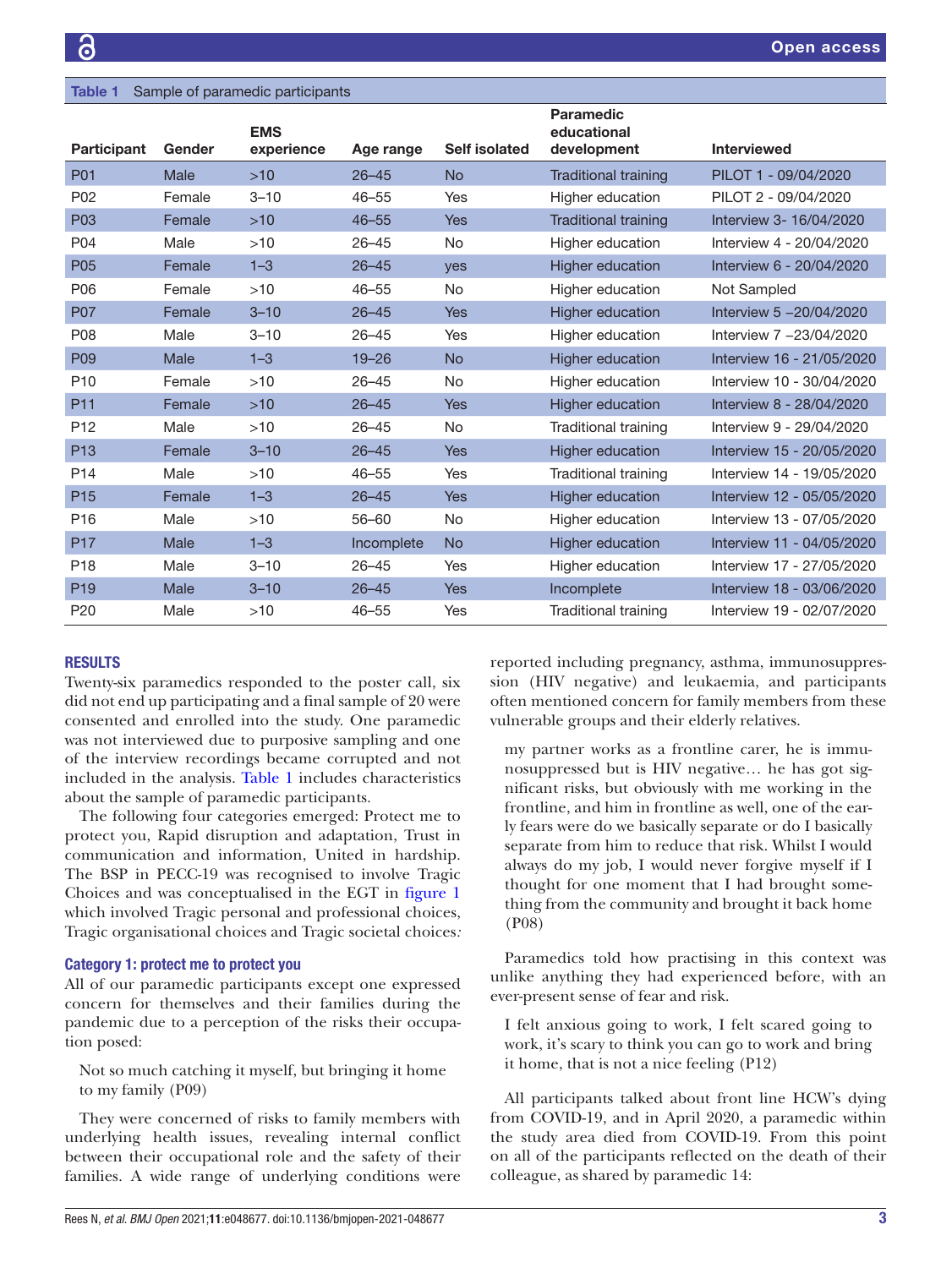

<span id="page-3-0"></span>

We have [name] working here… its knocked it a bit closer to home again,….it's had a massive effect because he was such a big character (P14)

Powerful accounts were relayed of their sustained exposure and close proximity to patients with COVID-19 symptoms. Paramedic 15 who contracted COVID-19 along with her partner early in the pandemic, said prior to contracting COVID-19 she:

was petrified really, standing in a house where someone is coughing and spluttering for half an hour, and then conveying them to hospital, which took another hour…you are in the back of the vehicle 2 meters by 1 meter… with a patient who is coughing virus into the air potentially and I'm breathing that air in. so it was horrible really. (P15)

They reported attempts being made to mitigate the risks of working in this environment, which involved changes in practice and provision of personnel protective equipment (PPE). Such efforts however did little to alleviate this fear-filled context, which seemed to influence their morale. Paramedic 15 was:

really worried because I knew the masks didn't fit me properly, so I was anxious and I felt a bit demotivated to be in work, that I didn't want to be there because every day I was going in and it was a permanent risk really' (P15)

Paramedics in our study reported this environment of fear influenced many areas of their lives, including changes to hygiene practices such as changing out of their uniform and showering in work, avoiding visiting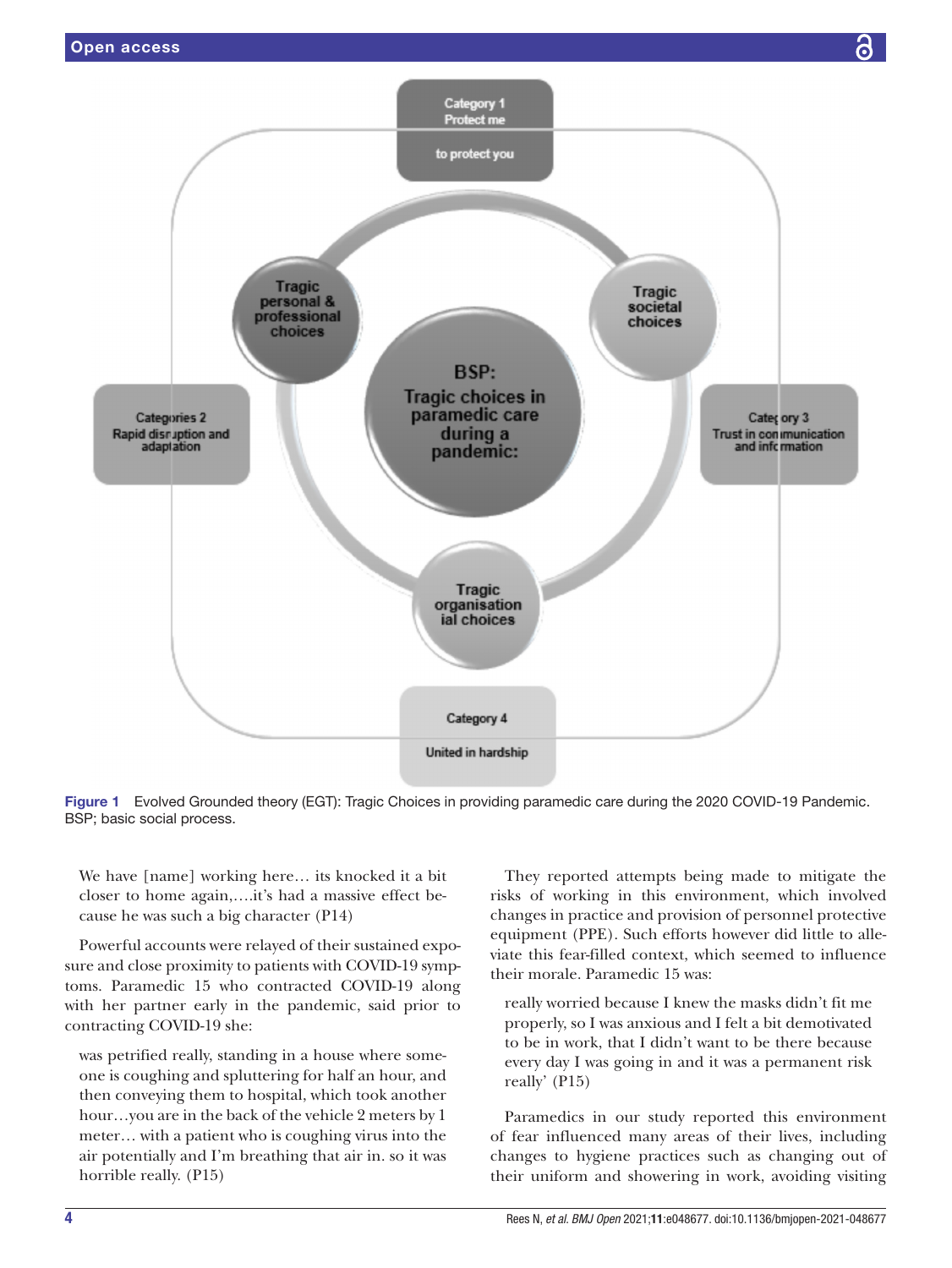6

friends and relatives, and talking more openly on making preparations for their own death. They also reported a dramatic reduction in workload and that people were avoiding care for fear of contracting COVID-19 which they felt was influenced by the media and conversely increased emergency calls to assess people who thought they had COVID-19.

There was a lot of fear among patients, which I can understand. You see a lot of death and fearmongering on the news, there was a lot of fear among patients. But then that also led to frustration amongst us on the road because we are going to patients who are phoning 999 because they have a bit of a cough. They basically phone us because they want us to check them over (P12)

Paramedics were sympathetic to these views, and admitted to their own internal conflicts when taking people into hospital, which they felt may not be in the best interest of their patients. A clear narrative for this dilemma was described by P15 who was unable to safely leave the patient at home, and was admitted to a COVID-19 ward

When I took the gentleman in who was off his legs to the COVIDCOVID-19 ward, I was talking to the nurse there and I said I felt like I was deciding almost his fate, which wasn't very nice. (P15)

Paramedic participants raised occupational and pay related issues including the importance of protecting their income while acknowledging their fortunate position in comparison to others in society at this time.

I am alive and I have a job which is more than what most people have got at the moment. I have food and I'm not worried about bills (P10)

Additional overtime incentives were initiated by their employer, and whist views were mixed, paramedic 10 told of her fear in taking on overtime:

I have no intention of doing overtime……Less is more with me I think, it's like Russian roulette isn't it, you know the bullet is in the barrel and you will spin it because you have to go to work, but then I wouldn't go and put two or three more bullets in the gun and spin it to take that chance (P10)

All participants except one had access to the recommended PPE, but they also reported frustrations on how PPE guidance had changed as the pandemic evolved and experienced variation in approaches to PPE across organisations other home nations.

there seems to be substantial differences between what Public Health England and Wales are throwing out in regards to what the World Health Organisation and the Resus Council are throwing out (P06)

Concerns were reported over their training and the quality of PPE, and all except two felt it was not designed for ambulance service use. Paramedic 14 shared his thoughts on the quality of equipment and reported his concerns around using out of date PPE:

we are using masks now with stickers with 2012 on and I know that we are only using them because we can't get any of the newer masks, and that is not what you want to hear…you want to know what you are wearing is safe to do your job. (P14)

Nine of the participants reported that their well-being and mental health had been negatively impacted on by the pandemic. They talked about their collective anxieties around COVID-19, and the effect the ever-presence of the virus in their practice. Paramedic 9 said:

as a station we were definitely a little on edge. Cleaning door handles in the station, going round starting my shift, cleaning any touchable things I could think of, kettles, taps anything like that and that is not me… it's turned me into a bit OCD about it. It's definitely affected my mental health (P09)

Paramedics talked about the difficulties they felt in providing care in emergencies due to COVID-19, and how this resulted in frustrations and tension in them.

one night, unfortunately, I had 3 cardiac arrests, which was tough and unfortunately the guy I was working with needed the versa flow hood, so I was on my own…that was really really hard going on your own… everything about it felt wrong and it was such hard work and it was frustrating. (P12)

Only one participant reported having accessed wellbeing or mental health support promoted or provided by their employer, and this was a routine call from the well-being team with support which they declined. Participants did however reflect on the increased focus and provision of support for mental health within ambulance services in recent years.

I think the mental health side of it is 100 times better than what it was, I don't think we had anything before (P14)

Despite this, participants either did not feel they needed such support or accessed this from other sources such as their family, friends, colleagues, private counsellors, the service Chaplain or information publically available. Following the national lockdown our participants described the importance of exercise, being outdoors and in nature for their well-being during the pandemic, along with the need for time to recover between duties. They told how the pandemic had resulted in them doing more activities with their families and had rekindled interest in activities such as walking and cycling. Paramedic 10 shared how during lockdown, the 1hour a day out walking was so important and:

But I have started back cycling, that was one of things I was allowed to do, so the bike has been covered with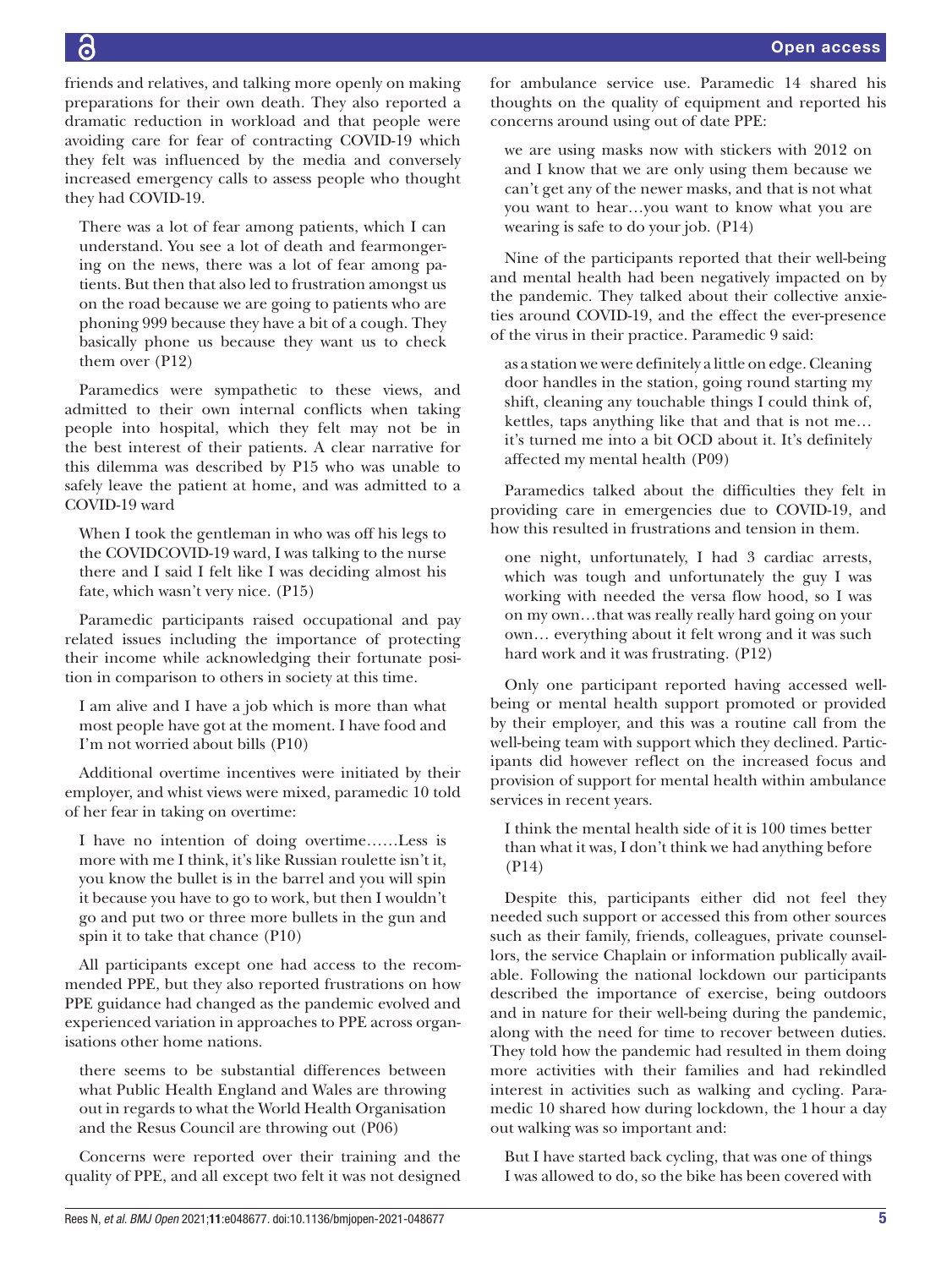a blanket in the garage for months, and because you were allowed to cycle and pretty much nothing else, I started again. (P19)

# Categories 2: rapid disruption and adaptation

All participants faced rapid disruption to their personal and working lives. This included issues such as adhering to the lockdown rules, social distancing, holiday cancellations and difficulties visiting family. This rapid disruption subsequently required rapid adaptation.

when you find yourself in a situation whereby the world is a completely different place so quickly you have to adapt, you have to (P7)

They told of the need adapt, learn and assimilate new information quickly. This included clinical information around the COVID-19 virus, clinical guidance and ways of working in PPE. Paramedic 12 shared how it could be overwhelming:

you have been thrown information constantly, there's updates after updates after updates, things are changing near enough I wouldn't say hourly but frequently changing. Yes you are probably being suitably informed but it is overwhelming (P12)

All of the paramedics reported the rapid change in encountering patients reluctant to accept care, and how they faced difficult clinical and ethical decisions in their practice which had become far more challenging due to the context of the pandemic.

I would say at least about 50% are refusing to go in…. so you are really having to convince and weigh up the balance of fighting against that, because if you do take them in and they do catch it and they do die, its weighing up the responsibility of that as well (P05)

#### And

I spent nearly an hour and a half trying to convince the family that the risk factors were significant enough that actually going to the A&E and so did the doctor … 2 and a half hours later we did manage to gain consent to wilfully go to hospital (P07)

Paramedics also said people were presenting much sicker due to delaying care for fear of contracting COVID-19 as expressed by P07:

People are really poorly out there because they are leaving it too late (P07)

All of the paramedics faced changes to clinical practice and guidance and while there were mixed views, for some, information felt rushed.

I feel they were pushed out too quickly without adequate training and understanding from frontline crews, and I fear this will lead to risky decisions being made that would not otherwise benefit the patients (P11)

There was also a suggestion that during the pandemic, a more pragmatic approach was being taken to clinical practice guidelines and the quality of care was being compromised. Some paramedics expressed concerns about their professional registration:

The HCPC [Health & Care Professions Council] came out early on and said they will make allowances, they will consider the coronavirus if our decision making is called into question (P18)

The pandemic was thought to have expedited many changes in clinical practice including in end of life care (EoLC). Powerful accounts were shared of managing patients at the end of life during the pandemic which avoided delays and hospital admission, which gave them satisfaction. Paramedic 18, however, told of his discomfort over EoLC treatment packs, telling how he and his colleagues were:

Uncomfortable about it because they have just been put on trucks with very little training on it (P18)

Paramedics in our study said how their interaction pre-pandemic with people with mental health issues was often tactile, involving holding hands and using nonverbal communication. Participants explained how the pandemic had significantly changed this.

the human side of our job feels like it has been taken away, and its really put into sharp contrast how much humanity we usually have in our job … personally I have found it really difficult leaving relatives behind and especially when you have got time critical, possibly not going to survive patients. We had a lady with a very dense CVA the other day…and had to leave her daughter standing crying on the side of the road*.* (P03)

# And

Before you would go in and have chats or banter with them its lost all that, first thing you do is put a mask on them, it can't be nice for the family coming in with all this stuff on, and I think its lost a lot of that relationship between the paramedic and the patient (P14)

All of the participants except one reported a rapid rise in the use of technology in their personal and working lives such as video conferencing and mobile phone apps.

I speak to my children on a daily basis by phone or group video, which is something else we have got into the habit of doing now. We will get into a group call which we have never done before (P13)

They also shared the positive impact of the pandemic on use of such technology across the wider healthcare system:

The NHS in regard to medical advances has been very fearful in moving forward, particularly with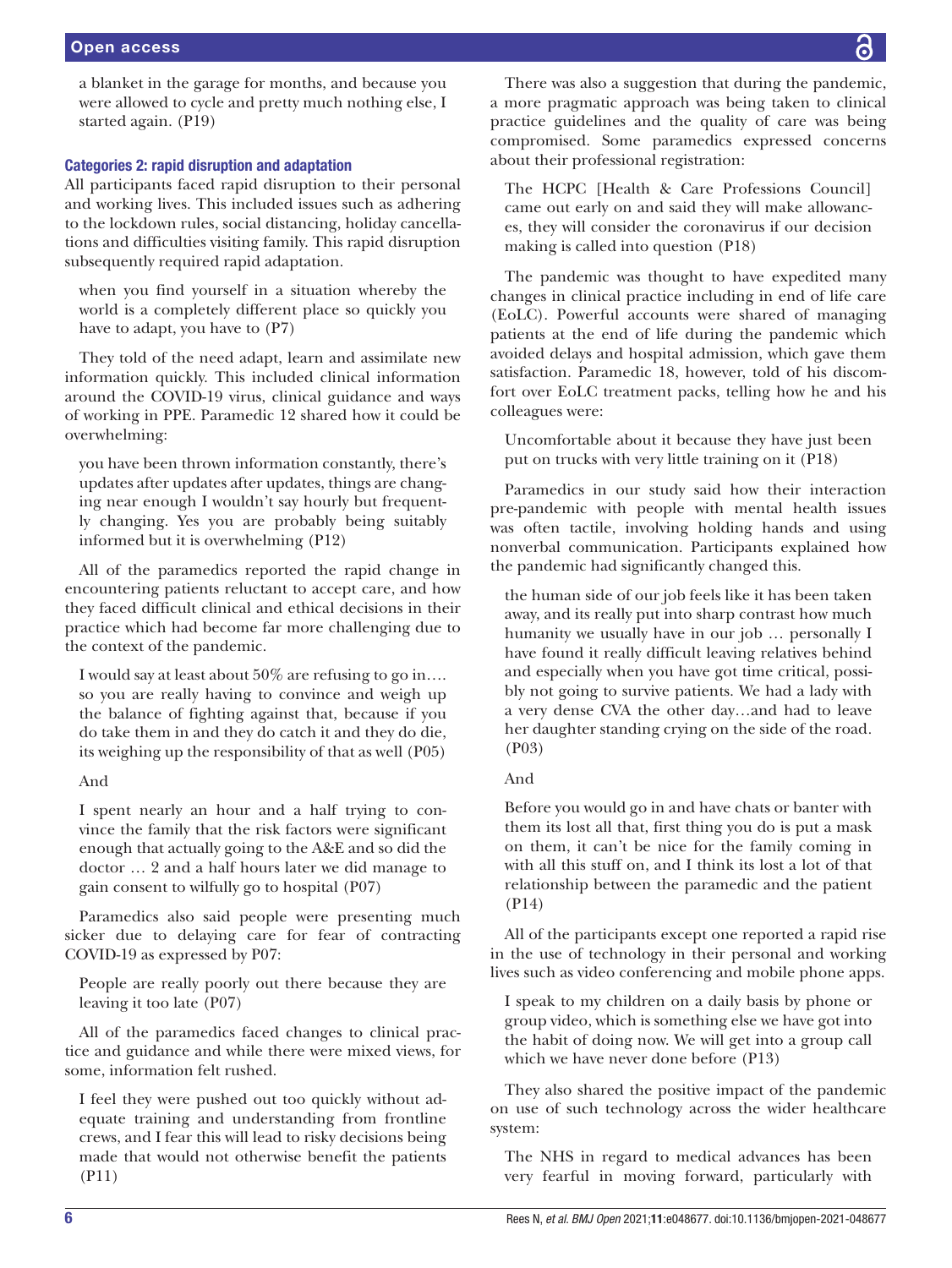video conferencing and now seeing GPs using Zoom, which is amazing (P07)

# Categories 3: trust in communication and information

All of our participants accessed information from a wide range of sources, and told how trust in information sources was essential. For some, there was general confusion on what sources could be trusted:

I don't know who to trust with it (P12)

There were mixed views on information provided by the Government; for some there was distrust in their motives, and a feeling information was being politicised with the government being careful to protect themselves.

Because they [the Government] have done that to protect themselves and not us as healthcare workers… the thing is, you don't really know from what you're seeing how true everything is. (P12)

Eleven of the paramedics felt suitably informed by their employer, and provided rich accounts of the many platforms and mediums that were used in this process, such as the:

excellent policy of daily updates and ZOOM meeting to ensure all staff were aware of the latest updates (P01)

They did however report how the constant negative reporting of COVID-19 was having an impact on the kinds of presentations they were encountering in their clinical practice:

Those people were saying they were watching the news 24 hours a day, all the media reports, googling things they didn't know about and getting themselves into a point they end up calling us through stress. So very bizarre times. (P16)

All participants told of the danger of information overload for them and the public. They also believed social media could be negative and positive. Positive accounts included its role in communicating with colleagues, friends and family and the Facebook group provided by their employer. Some however did not use social media and avoided it to protect their mental health. Media reports providing daily updates and reporting the challenges they faced were a constant reminder of their job and were not welcomed and created anxieties and difficulties with loved ones.

I try not to watch the news, and I mean I had it on constantly, and I realised it was having an effect on my daughters mental health (P10)

During the early stages of the pandemic, many front-line staff including paramedics took to social media posting pictures and videos of themselves which ranged from messages of protecting the NHS to highly choreographed dances in theatre scrubs, PPE, nursing and clinical uniforms. Paramedic 10 said:

I don't think it is right that we are posing in masks, and I mean the medical professional as a whole, dancing up and down the corridors meters away, potentially from ITU where people are fighting for their lives… you wouldn't get a crematorium bloke doing a song and dance in a crematorium would you (P10)

#### Categories 4: United in hardship

Despite the significant challenges and fear, Paramedics reported a sense of solidarity across their profession and organisation in being united working together to tackling the pandemic.

I think generally people come together in a crisis normally and I think it's taken this to make WAST and other services a lot nicer place to work for. Because we are all up against it though aren't we, we are in it together (P10)

They also told of the positive aspects of the COVID-19 pandemic on the communities within which they lived and worked and recognised that the visible public support such as gifts and clapping was nice, but some felt somewhat embarrassed

It's really nice to get to know that you are supported, it is emotional, but I do get somewhat embarrassed by it, because we are out there doing a job and decisions we make are informed decisions. (P13)

During the pandemic there was a very visible campaign in the media of NHS Heroes. This narrative was promoted within society by charities, media and government. Despite this, all of the participants except one did not consider themselves to be 'Heroes' but rather, felt they were just doing their job.

What is the definition of a hero?… I go to work every day, and I know if I caught it I know my dad would call me a hero, I know my daughter would be beside herself but eventually she would probably think of me as a hero, but yeah I would be a liar if I didn't say there were times I think of myself as a hero, but ultimately I am a human being who is scared (P10)

The heroic definition of paramedic 10 was equally reflected in the accounts of the other paramedic participants, who all felt a professional responsibility to society to provide care during a pandemic but would not choose to be exposed to such risk if they had a choice and shared a sense of melancholy that if they weren't doing this, who would be?

We have lost colleagues, and if this virus wasn't here they would be around now, and that isn't what you expect when you become a paramedic I don't think. I never expected a global pandemic which could kill us to happen (P15)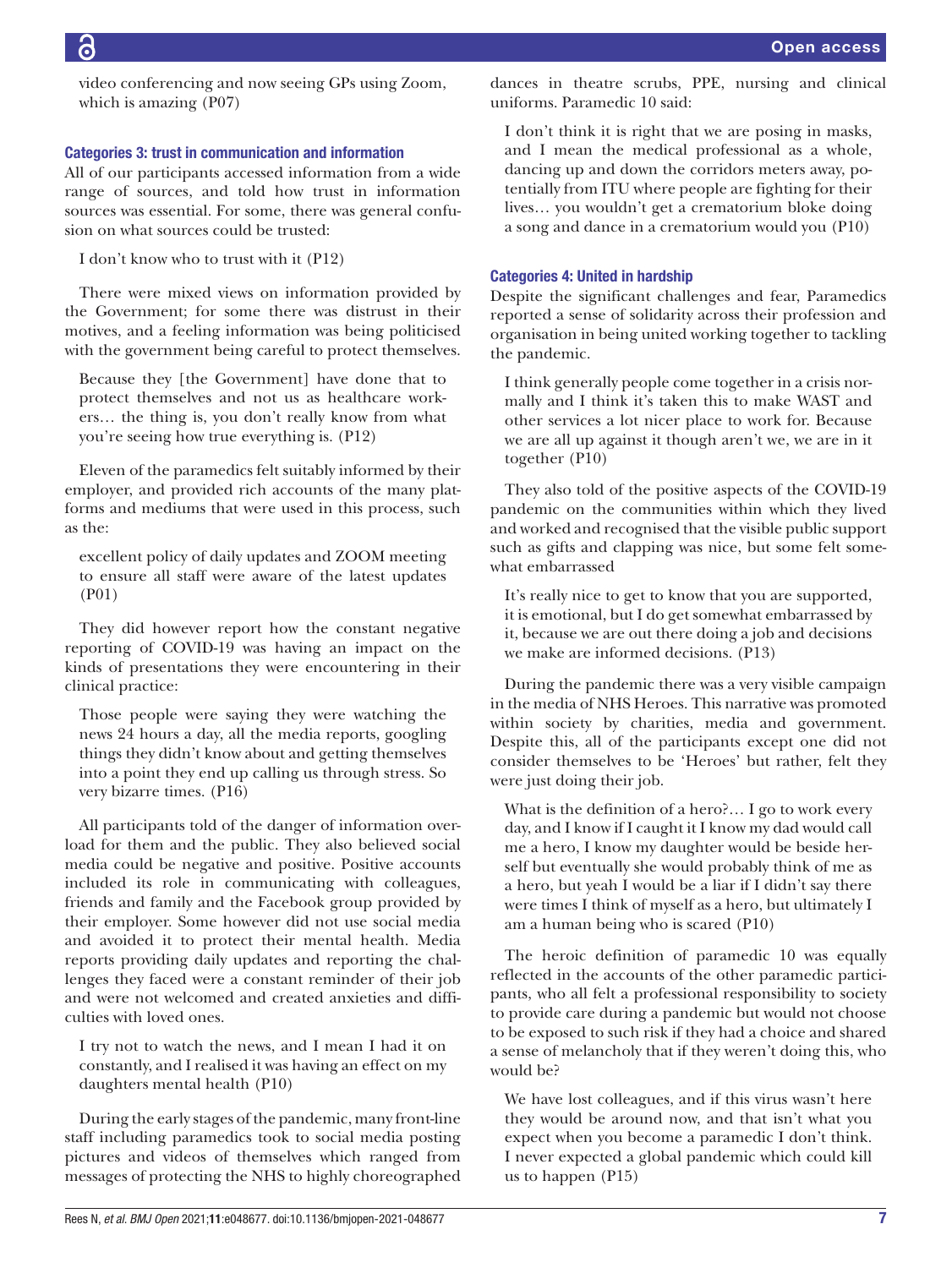The outpouring of public support for paramedics within the NHS did however reveal tensions in their relationship with some members of society. Paramedics told how some in society were blasé, not observing social distancing rules, and the Victory in Europe (VE) day celebrations were cited as examples. It was suggested by paramedics that when COVID-19 was over, they would be forgotten about by the public and return to long hospital delays, inappropriate use of ambulances and violence and aggression directed towards them

once it's over they will forget about us again and it will be back to abusing people again and sitting around in hospitals and where has this been until now when you needed us (P14)

#### BSP: Tragic Choices

The BSP in PECC-19 was recognised to involve Tragic Choices. We draw on the work of Calabresi and Bobbitt<sup>[23](#page-12-17)</sup> who explored how societies allocate tragically scarce resources and make such 'Tragic Choices'. This perspective considers the various methods for allocating and dispensing goods and services with paramedics during a pandemic, which includes resources such as equipment, labour, knowledge and information, care and services. The BSP reflects life's pricelessness and Calabresi and Bobbitt's $23$  discussions on such pricing of the invaluable and the cost of costing, which we argue occurs when ordinary activities and resources become increasingly scarce and tragic in a pandemic.

Calabresi and Bobbitt<sup>23</sup> highlight that price does not place a value on goods or activities, but rather, it permits comparisons, such as the cost of investing in healthcare, preparing for pandemics, PPE and pay, all of which can be compared in price with other activities such as building safer roads for instance. These prices do not however place a value on life, but when compared, they can illuminate the cost; for example, of how many lives may be saved by building safer roads rather than spending on building new hospitals for instance. The informative worth of price, costs and the value we assign to issues revealed in this study on paramedic care cannot therefore be ignored, or otherwise we risk losing more lives in this and future pandemics, and paradoxically undermine life's pricelessness.

# An EGT of the Tragic Choices in providing paramedic care during the 2020 COVID-19 pandemic

An EGT was constructed of the Tragic Choices faced by paramedics in providing care during the 2020 COVID-19 pandemic. Exploration of the Tragic Choices that such pandemics necessitate reveals the variety of processes by which these choices are made across the thematic categories presented above, and outlined in the EGT [\(figure](#page-3-0) 1) which includes the BSP of Tragic Choices at its centre, influenced by Tragic personal and professional choice*s,* Tragic organisational choices and Tragic societal choices.

#### Tragic personal and professional choices

Challenging personal and professional choices were experienced by paramedics in our study around protecting themselves, their families and their duty to provide care during the pandemic. While the public considered them heroes, paramedics did not consider themselves within this characterisation. Many definitions of heroism to society exist, but key factors include: the voluntary nature, risk of harm, acting for benefit of others and without expectation of gain. $24-26$  Our paramedics were indeed acting in the benefit of others, but reported feeling scared and it was a job they were paid for. Tangherlini<sup>[27](#page-12-19)</sup> found similar self-deprecatory accounts from paramedics of such heroic status and so acceptance of such hero characterisation is complex.

Tragic professional choices were revealed in clinical practice; especially with PPE, including its dehumanising impact, frustrations over quality and variation in guidance across organisations. Such disparity in guidelines have also been reported in the literature.<sup>28</sup> They faced rapid changes in their role in provision of EoLC, which some were not confident in, and while studies have previously reported this,  $29-33$  empowering staff at the point of delivery of EoLC has been deemed crucial and can make a real life impact. $30$  The pandemic may have expedited developments in paramedic provision of EoLC and tragic decisions may have been made. However, powerful positive EoLC encounters were reported by paramedics which may reflect professional and organisational growth which can emerge from such crises. $34\overline{3}5$ 

Tensions were revealed with clinical decisions, balancing risks and benefits of managing patients at home. These decisions may again involve Tragic Choices and moral compromises which HCW's are often confronted with and can have far-reaching consequences when searching for the best treatment option<sup>[36 37](#page-12-24)</sup> Hoffmaster & Hooker  $(2013)$ <sup>37</sup> contend that often policy makers are removed from the devastating heartbreak, sorrow and guilt of personal Tragic Choices and consequently, the moral burden of legitimacy and responsibility falls not just on the Tragic Choice itself, but also on how the Tragic Choice is made. Paramedics in our study reflected on the cost of isolation measures and anxiety in patients; many of whom were elderly and experiencing increased loneliness. Such feelings of loneliness, and anxiety during the pandemic have been reported elsewhere, $38$  with the elderly and those with chronic conditions said to be paying the highest price due to increased age and disease related risks.[39 40](#page-12-27)

Ethical and professional issues revealed around the paramedic-patient relationship, have been reported in other studies, $41-44$  and have potential to result in moral injury, which is the psychological distress that results from actions, or the lack of them, which violate someone's moral or ethical code.<sup>45</sup> Powerful accounts of Tragic Choices may also reinforce public drama, with reports in the media of paramedics constantly secondguessing themselves as to whether people needed to go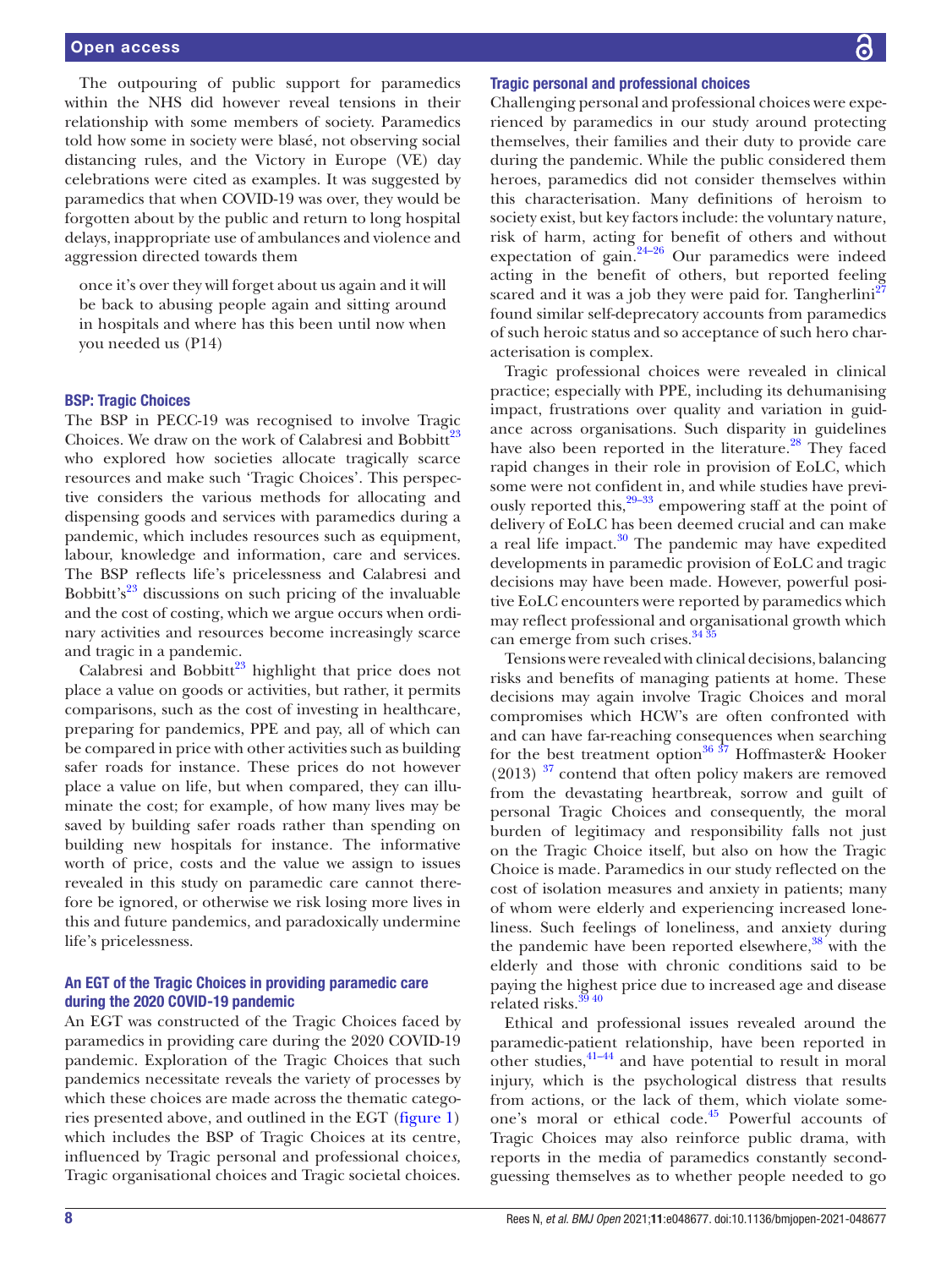to hospital, and choices that may 'make a patient better or kill them'[.46](#page-13-1) Family members, friends and the wider public received daily reminders of their role, and risks they faced, and paramedics in our study told how they could not escape these reminders when off duty.

The tragic professional and personal choices being made by paramedics in our study were also experienced by others during the COVID-19 pandemic, $47$  who similarly reported such challenging decisions, balancing physical and mental healthcare needs with those of patients, aligning their duty to patients with the needs of their family and friends, and providing care with constrained resources. They reported feelings of fear, anxiety, and reported Tragic Choices they made in seeking support, which rarely involved their employer, but rather family, friends and close colleagues. The positive impact of exercise and being in nature was reported, and many studies have identified the positive relationship between nature and good mental health and well-being.<sup>48-51</sup>

Moral injury can however have benefits, as those individuals and organisations who have endured such experiences during the crises have experienced post-traumatic growth. $34$  Indeed, Rothes et al (2020) reported such professional growth and increased awareness in paramedics following their experiences with patients who died by suicide, but this relied on supportive cultures, training and preparation to overcome the negative emotional impact.<sup>35</sup> Once again, tragic and costly choices may be required to invest resources and mental energies in these issues.

# Tragic organisational choices

Our study richly revealed the influence of many choices made by the paramedics employing organisation. The COVID-19 pandemic is undoubtedly the most significant crises to have been faced by healthcare organisations and ambulance services internationally in modern times, yet societal crises can be strategically challenging to organisations outside of the pandemic context, and the associated disruption of demand, capacity, increased uncertainty and financial instability forces a reassessment of business operations.[52 53](#page-13-4) Ambulance services are in the front line response to the pandemic, and while preparations are made for such pandemics, the employing ambulance service were forced to learn, react and adapt as the pandemic unfolded. While rapid changes may have resulted in confusion and anxiety in areas of clinical practice and PPE, many positive issues emerged where the pandemic context appears to have stimulated a significant amount of innovation and cooperation. For instance, the organisation initiated more provision of clinical support, better information, communication and digitalisation, factors which may have created an environment for improved professional growth. It should be recognised that such accelerated innovation and growth was forced rather than discretionary, which can occur to ensure the organisation's survival and because it had to. $54$ 

Limited assumptions can therefore be made if such innovation could be sustained outside of a pandemic context.

Paramedics in our study reported the importance of trustworthy communication in their personal and professional lives during the pandemic, which has also been reported in previous pandemics<sup>[12 55 56](#page-12-30)</sup>. They also reported challenges of information overload, how social media could be positive and negative and how some avoided it. Tragic Choices are therefore again made around communication, where the content and medium of such communication may be positive, but may also add to public drama, confusion and the tragic context.

The study revealed many positive cultural and organisational issues, such as increased unity which has been reported during other pandemics.<sup>43 57</sup> One such visible example of this spirit of solidarity and unity was WAST's 'Reach for the Razor' campaign,<sup>58</sup> where staff were encouraged to shave facial hair (light-heartedly) to prevent the limitations of face mask fit when hair is present. Organisations and staff, may therefore have choice in being in united in pandemics, but such unity may involve longer partnerships.

Increased problems with mental health and well-being were reported by participants, which are also reflected in literature<sup>59–[62](#page-13-8)</sup>Kisely et al. (2020) <sup>62</sup> found HCW's during pandemics exposed to virus are 1.7 times more likely to develop psychological distress and Post Traumatic Stress Disorder (PTSD) compared with non-exposed workers. Few participants sought support in our study which is also reported in the literature.<sup>10</sup> Despite this, there are a lack of evidence based interventions for staff working in such high-risk occupational roles,  $63/64$  which has prompted urgent calls for research to be prioritised in this area. $65$  Paramedic participants also reported incentives for working overtime during the pandemic, but many recognised the need for time off to recover; indeed working such overtime is associated with anxiety, depression and burn-out. $66-68$  Paramedics and employing organisations therefore face Tragic Choices when balancing service delivery during a pandemic with potential for increasing mental health problems and access to evidence based interventions.

Paramedics in our study felt we were not prepared for the pandemic and appeared to accept the unique situation, yet preparations were made and experiences of previous pandemics reported in the literature. Billings *et al*<sup>[69](#page-13-12)</sup> conducted a meta-synthesis of HCWs experiences of working on the front-line and views about support during COVID-19 and comparable pandemics. The results of this study were remarkably resonant with the themes within the present study and others Emer-gency Medical Services studies.<sup>[29 70](#page-12-21)</sup> Issues faced in the COVID-19 pandemic were therefore not totally unprecedented and questions therefore emerge around such Tragic Choices and learning lessons from previous, current and future pandemics, and the role and synthesis of research literature.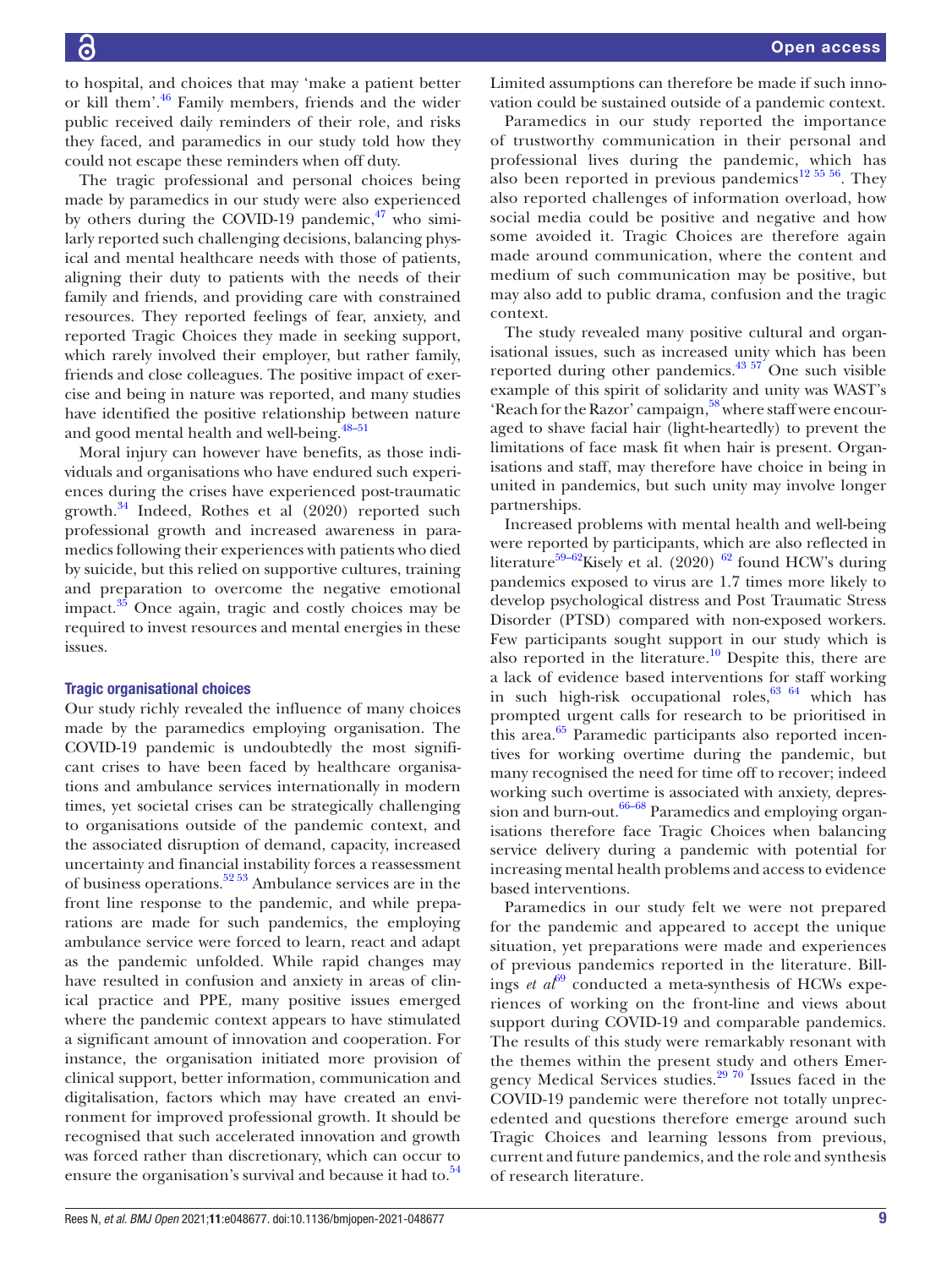# Tragic societal choices

Paramedics and other HCW's were celebrated by visible campaigns of public support for the NHS through the media, politicians and Thursday night clapping and gifts. This context has echoes of Calabresi and Bobbitt's<sup>23</sup> notion that what counts as a Tragic Choice is in many ways a matter of public drama. Such public drama may have been influenced by campaigns such as the *'*Stay Home, Protect the NHS, Save Lives' Protect the NHS' slogan, reinforced through daily briefings, reports of increasing hospital bed capacity, deaths by COVID-19 and frontline workers being unable to access PPE. Calabresi and Bobbitt<sup>23</sup> argue that when public drama in this way is central to designating tragic goods, society treats them as tragic when in fact, they need not have been tragically scarce, and devise an alternative allocation scheme to distribute them. Many of the choices and goods during usual times involve policy decision based on a range of factors such as clinical and cost effectiveness. Given warnings over the inevitability of a pandemic, questions therefore emerge from a public policy perspective around the role and influence of such public drama in decision making. As heart-warming as they are, such outpouring of public appreciation may misdirect attention from fundamental issues around our planning and resourcing of the current and future responses to pandemics, and indeed may be making these goods and services actually become more tragic in nature. We argue there may however be more choice inherent in the allocation and distribution of these issues, tragic as they may be, which led to the turning of ordinarily scarce resources into a tragically scarce ones, which again relates to value and the cost of costing.

Participants had been able to access the recommended PPE, but they also reported concerns over its quality, which has also been raised by other  $HCW's^{71.72}$ . Societies and governments globally have faced problems with PPE supply chains, as prior to the pandemic, China produced half the world's face masks, and as COVID-19 spread across China their exports stopped[.73](#page-13-14) This is a vulnerability to society which reflects how this ordinary resource quickly became tragically scarce and subject to much public drama. Pandemic preparations no doubt saved lives, but some suggest this response was neither been well prepared nor adequate, $7475$  and point to unheeded warnings over lack of preparation, including limited numbers of intensive care beds and PPE which were revealed at a time of austerity when bed numbers were being cut, which again highlights the Tragic Choices being made and potential subsequent costs.<sup>[75](#page-13-16)</sup>

The high profile campaigns above along with directing of people to 111 as the first point of call, may have proved effective given increases in 111 calls and reductions in ambulance use of up to  $16\%$ <sup>76 77</sup> at a time when ambulance services had been experiencing record levels of demand and yearly increases of around  $5\%,$ <sup>7879</sup> Despite this, paramedics talked of patients avoiding care for fear of contracting COVID-19, which again has echoes of Tragic Choices, as Hope and Dixon $80$  suggest that the *'*Stay Home, Protect the NHS, Save Lives' slogan was indeed too successful, and may have dissuaded people from going to hospital to treat other urgent conditions. Evidence is also emerging on such avoidance of emergency care and reciprocal increases in Out of Hospital Cardiac Arrests unrelated to COVID-19, along with stroke patients arriving too late to receive vital clot busting drugs.<sup>[81](#page-13-20)</sup>

Paramedics predicted they would be forgotten about by the public after the pandemic and return to long hospital delays, inappropriate ambulance use and violence and aggression. Such a situation unfolded during the VE day celebrations, with reports of NHS staff having been stabbed in the back, with street parties and increases in intoxicated and violence patients assaulting staff. $8283$ These issues clearly threaten the notion of being 'United in Hardshi*p*' and questions emerge around the relationship between HCWs duty of care owed to protect society during a pandemic and societies reciprocal obligations to protect them. Self-sacrifice and martyrism of health workers played out as tragic public drama forces us therefore to confront such issues of trust and how society and governments reward and pay for its healthcare system and its workers $8485$ ?

The Organisation for Economic Co-operation and Development  $(OECD)^{86}$  found that 43.4% of NHS workers work up to 5hours unpaid overtime per week, while 3.5% reported working more than 11 hours of unpaid per week. Huge variations were also found in investment in healthcare, with the UK investing £3257 per capita (9.8% of Gross Domestic Product (GDP), which is 18th of all OECD countries, despite being the fifth largest economy globally. This again highlights how governments and society cannot ignore the informative value of price, costs and the value we assign to paramedic care in pandemics. Every aspect from pandemic preparation and procurement of PPE to paramedic well-being may be informed by the price we are prepared to pay, how we value health services and the subsequent costs involved. Societies and governments will therefore continue to make Tragic Choices in this and future pandemics in order to protect unpriceable lives.

# **DISCUSSION**

Due to the nature of Evolved Grounded Theory Methodology (EGTM), much of the discussion has been presented through narrative within this paper. We have achieved our aim oexploring paramedic experiences of providing care during the 2020 COVID-19 pandemic and developing theory in order to inform future policy and practice.which has been called for in the literature.<sup>[69](#page-13-12)</sup> Much of our findings reflect what was already known from studies with HCW's in previous pandemics and may have been somewhat predictable. This highlights the need for pandemic planning and responses to be informed by the best available evidence. Conducting research within this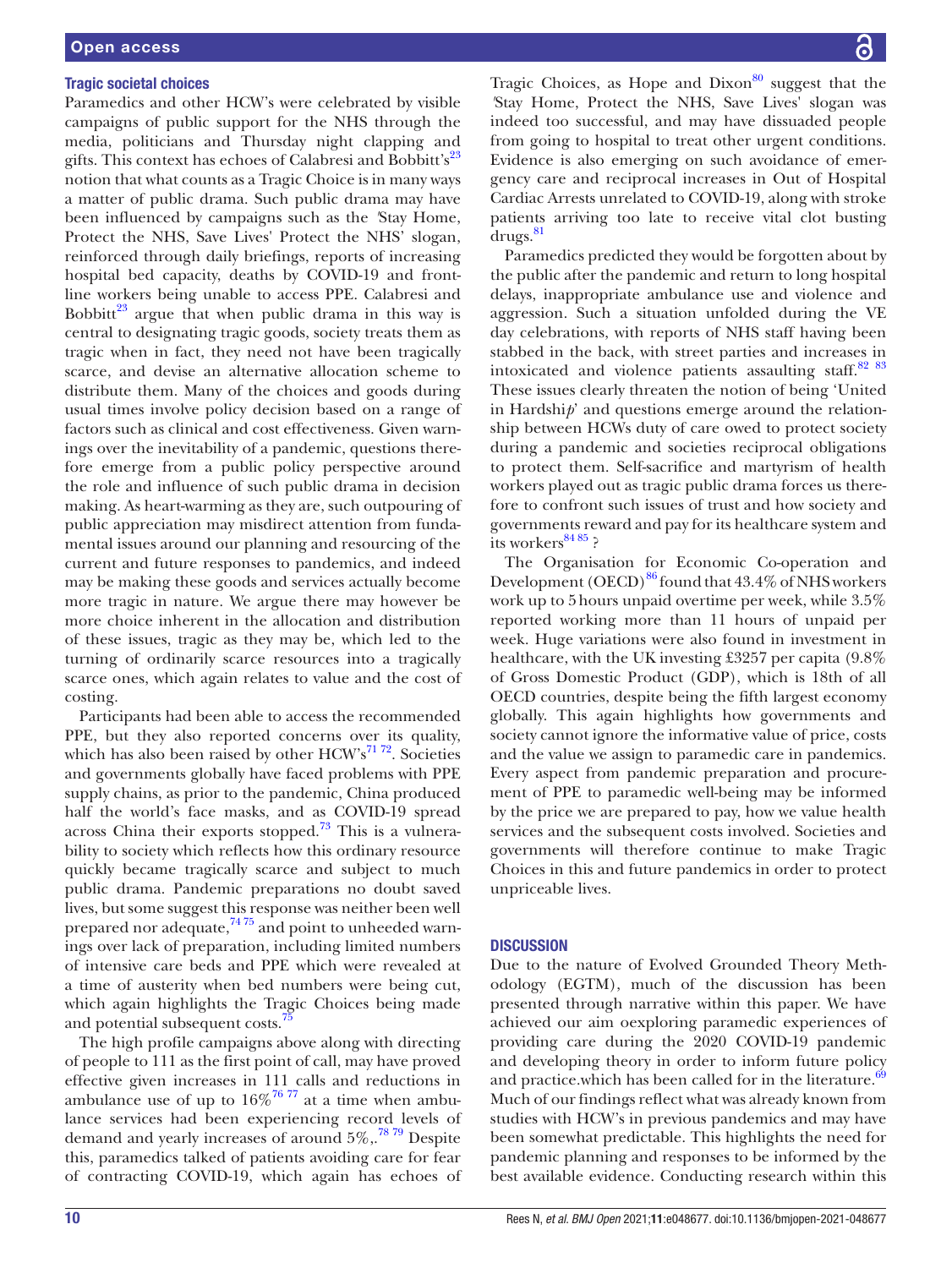Paramedic participants within our study were extremely concerned about their own physical safety and that of other family members which was articulated through the category Protect me to protect you. Such safety concerns are consistent with reports from this and other pandemics, and exacerbated by inadequate PPE, insufficient resources, and inconsistent information.<sup>69</sup> Adequate supply and appropriately designed PPE for the prehospital setting should be considered an urgent priority for the current and future pandemic. While participants were generally supportive of the information provided by their employer, they reported limited trust in wider information sources, especially from media and politicians, which could be a sources of support but also sources of stress as reported in this and other studies. $69$ Protecting paramedics in order to protect the public during pandemics should therefore be a priority in this and future pandemics.

Participant's reports of their well-being and mental health being negatively affected are consistent with other studies.<sup>51 61 65 69</sup> Significant efforts had been made prior to COVID-19 to improve mental health and well-being support for ambulance staff, which was recognised by participants in our study. However, Clark *et al*<sup>87</sup> reported that despite a body of research on health and well-being of ambulance staff, there is little evidence on whether current actions are working. Our study however may reflect some progress, as staff talked openly about their mental health and well-being and gained support through colleagues, friends and the service Chaplain. Formal occupational health support through their employers however was not however generally valued or used, which is consistent with reports in the literature.<sup>10</sup> This should be of concern, and we therefore support calls from Clark  $et\ a^{\beta^7}$  and others to further investigate strategies from an organisational and individual/ social level. Such strategies should consider the positive impact of exercise and being in nature as reported in this study, which is known to support well-being and mental health.<sup>48-51</sup>

The Tragic Choices reported within this study are influenced by ethical, moral and professional dilemmas. Paramedics reported feeling they were unable to deliver the standard of care they would usually provide, which has been reported in other studies, and may increase risk of moral injury. $45\frac{69}{1}$  It was acknowledged that moral injury during crises can result in post-traumatic growth, $34$  and the many examples of rapid disruption and adaptation within this study may reflect such growth, especially around decision making. It should however be recognised that such growth relies on supportive cultures, training and preparation to overcome the negative emotional

impact. $35$  Future preparation for pandemics should therefore consider the findings of this study and focus on such issues in planning.

Moral injury can be a risk factor for further mental health problems and Billings *et al*<sup> $69$ </sup> found it to be particularly pernicious in the context of COVID-19 and other pandemics, where many HCW's feel betrayed by their colleagues, organisations and society, some of which may have also been reflected in this study. Paramedics in our study reported the sense of being United in hardship*,* where the pandemic served as a unifying force in battling the common enemy of COVID-19. This unity was displayed across the organisation and society and even involved powerful militaristic metaphor such as '*Call to arms'*. We suggest however that tragic societal choices where revealed through this relationship employers, society and government.

Early on in the pandemic, some HCW's including paramedics posted pictures and videos of themselves on social media ranging from messages of protecting the NHS to highly choreographed dances in clinical uniforms. Politicians, wider society and organisations also publically showed their support through social media and campaigns such as NHS Heroes. While paramedics in our study were appreciative of this support, they reflected self-deprecatory accounts reported in other studies of such heroic status, highlighting they were doing their job<sup>[27](#page-12-19)</sup> and above all wanted to protect themselves and their families. They reported how they would be forgotten about by the public and return inappropriate use of ambulances and violence and aggression directed towards them. As the pandemic unfolded, some of these predictions were realised through reports of increased emergency are us during drunken parties VE day celebrations. $82 \times 83$  As we approached the anniversary of the pandemic, and look to recover, displays of unity within the media and literature may have been replaced by a sense of betrayal of HCW's.<sup>88-90</sup>

Powerful media and communication narrative and metaphor were employed during the pandemic, revealing tragic societal choices in relation to the relationship with paramedics and other HCW's. Militaristic, battle-like metaphors and unitedness in hardship within the media appeared to be replaced by a polarised narrative in later stages of the pandemic. Accusations have been made of a striking absence of any plan for long term recovery of health and social care services from the pandemic in the UK Government 2021 budget, which they argue is aimed at protecting the jobs and livelihoods of the British people. $9192$  Gone are the highly choreographed social media posts such as TIK-TOK items of NHS worker dancing in clinical uniforms. #NHS Pay Twitter Hashtag dominates social media in later stages of the pandemic. $93$  Questions also remain around the influence of campaigns such as the *'*Stay Home, Protect the NHS, Save Lives<sup>'80</sup> slogan, and if they were too successful and scared accessing emergency care as reported in this study by paramedics who reported fear among patients in accessing emergency care.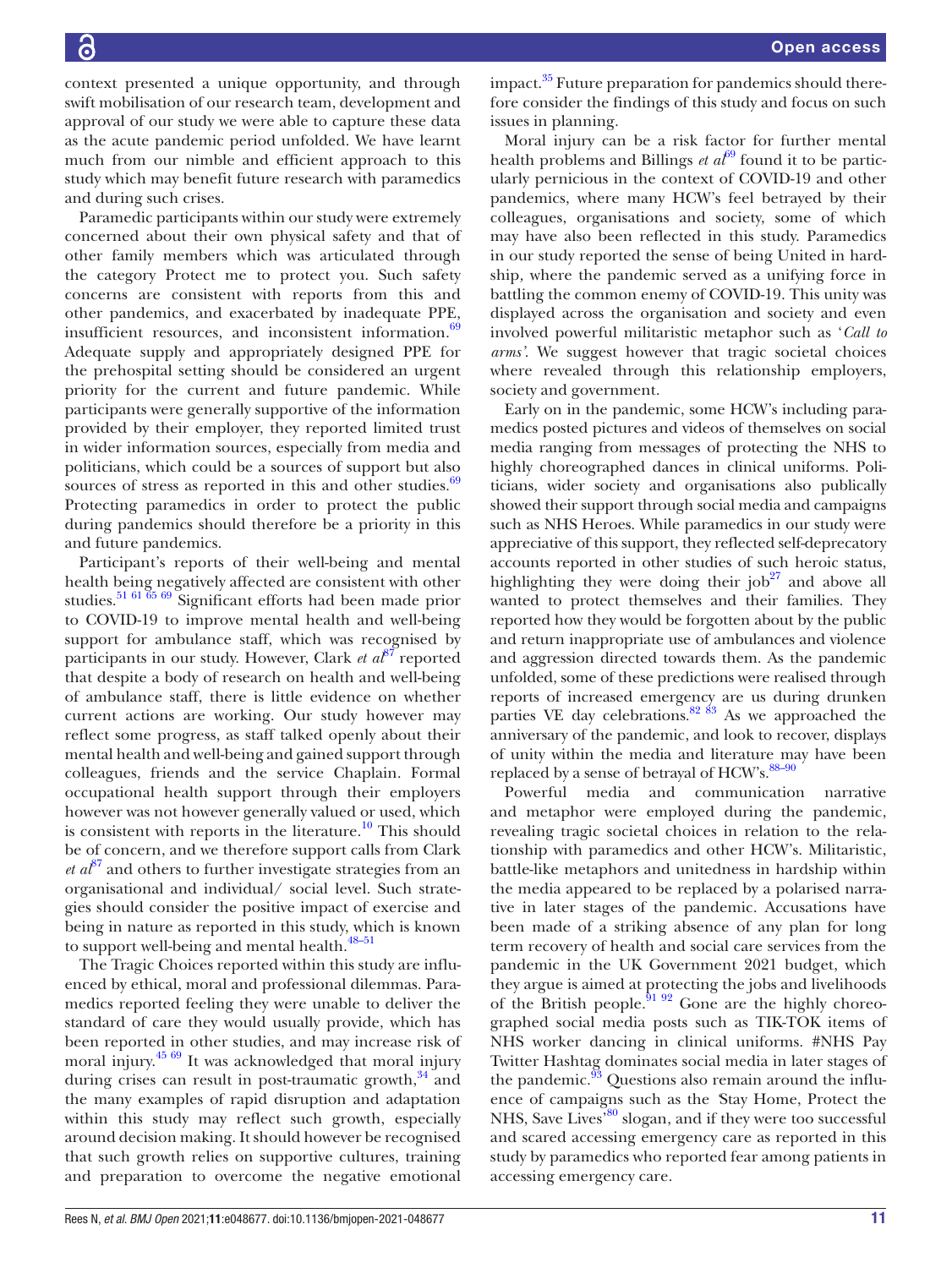# Strengths and limitations

The study was conducted in one ambulance service and is therefore somewhat limited from this perspective. Remarkable consistency and agreement was found throughout analysis, member checking and previous studies which adds to the trustworthiness and transferability of our findings. Non-response bias may have occurred as participants may be more proactive, and likely to engage in research. Using the VoIP of Skype was deemed a strength, despite technical difficulties and one corrupted recording. The research team included insider researchers with three practising paramedics and while this may be considered a potential bias, we stated up front the constructivist nature of EGT and how the background of these researchers added to the richness of the EGT. We also made extensive reflective notes, cross-validated coding and analysis and conducted member checking with a very good response rate and heterogeneity in responses.

We were unable to involve patients and public in the study due to the speed of developments. We do, however, plan to disseminate the results to study participants and patient organisations

#### **CONCLUSION**

The COVID-19 pandemic is arguable the biggest challenge to have faced providers of healthcare globally. Paramedics are at the forefront of the pandemic response, and this research has revealed rich insights on their experiences, which are consistent with reports in other studies with HCW's in pandemics. We, however, synthesised emergent categories within this study with the work of Calabresi and Bobbitt<sup>[23](#page-12-17)</sup> and developed a new theoretical context which richly articulates the range of issues faced by paramedics through the constructed EGT of 'Tragic Choices in providing paramedic care during the 2020 COVID-19 pandemic*'*.

Paramedics faced Tragic Personal and professional choices*,* which included concerns over appropriate PPE, protecting themselves and their relatives, the impact on their mental health and difficult clinical decisions in areas such as EoLC and patients scared to attend hospital. The rapid disruption and adaptation endured may represent significant organisational and professional growth, which has been reported in previous pandemics and following trauma, however accounts in this study may also reflect collective moral injury, which may persist long after the pandemic. Tragic organisational choices were also revealed, around a culture of support in areas such as clinical decision making, EoLC, communication, mental health and well-being, and while somewhat forced, they are influenced by choices made to focus on these areas before, during and after the pandemic. Organisations may choose to explore further reports in our study of why paramedics did not engage in wellbeing support provided by their employer, the role of incentives for working overtime in staff who may be fatigued during a pandemic, intrusive media reports which some avoided to protect their mental health, and the positive role of being in nature and exercise. Much of our findings were previously reported in the literature, and therefore when planning for future pandemics organisations can also continue choose to draw on this evidence base (or not).

The relationship between society and paramedics was visibly played out, with public shows of support through social media, the NHS Heroes narrative, clapping and gifts. While appreciative, paramedics told how they were just doing their job, and above all wanted to protect themselves and their families. Paramedics predictions on how they would soon be forgotten about by the public and return to inappropriate use of ambulances and violence and aggression directed towards them, transpired during the pandemic through reports of partying and lack of social distancing VE day celebrations. We argue these issues reflect Calabresi and Bobbitt's notion that what counts as a Tragic Choice is in many ways a matter of public drama, and society may have treated them as tragic, when in fact they need not be. While much of the impact of COVID-19 may be unavoidable, society can choose to limit spread of the disease by observing social distancing for instance. Much of our findings had already been reported in literature from other HCW's in previous pandemics, and while the current response benefited from these insights, warnings were made on the inevitability of such a pandemic and how preparations should focus on issues of PPE, utilisation and resourcing of healthcare, communication and staff well-being. A counter narrative subsequently grew within our study and wider society, around these issues especially in later stages which included healthcare funding and better pay for HCW's.

Paramedic care during the COVID-19 pandemic was provided in the context of a world with competing and conflicting decisions and resources, where a wide range of Tragic Choices have to be made which may challenge the pricelessness of life. It is therefore a disturbing, but undeniable reality that such Tragic Choices have to be made. The impact of COVID-19 may persist if we fail to learn from this and other pandemics and sufficiently resource our healthcare system and provide the prerequisite supportive and safe workplaces, through adequate supply of appropriate PPE, education, and provision of mental health and well-being support. If not, we risk losing more lives in this and future pandemics, paradoxically undermining life's pricelessness and threatening the overwhelming collective effort which united society in hardship when responding to the COVID-19 Pandemic.

Correction notice This article has been corrected since it was first published. In the article title, 'Wales' has been capitalised.

Acknowledgements The authors would like to thank all of the paramedics who participated in this study and WAST for sponsoring.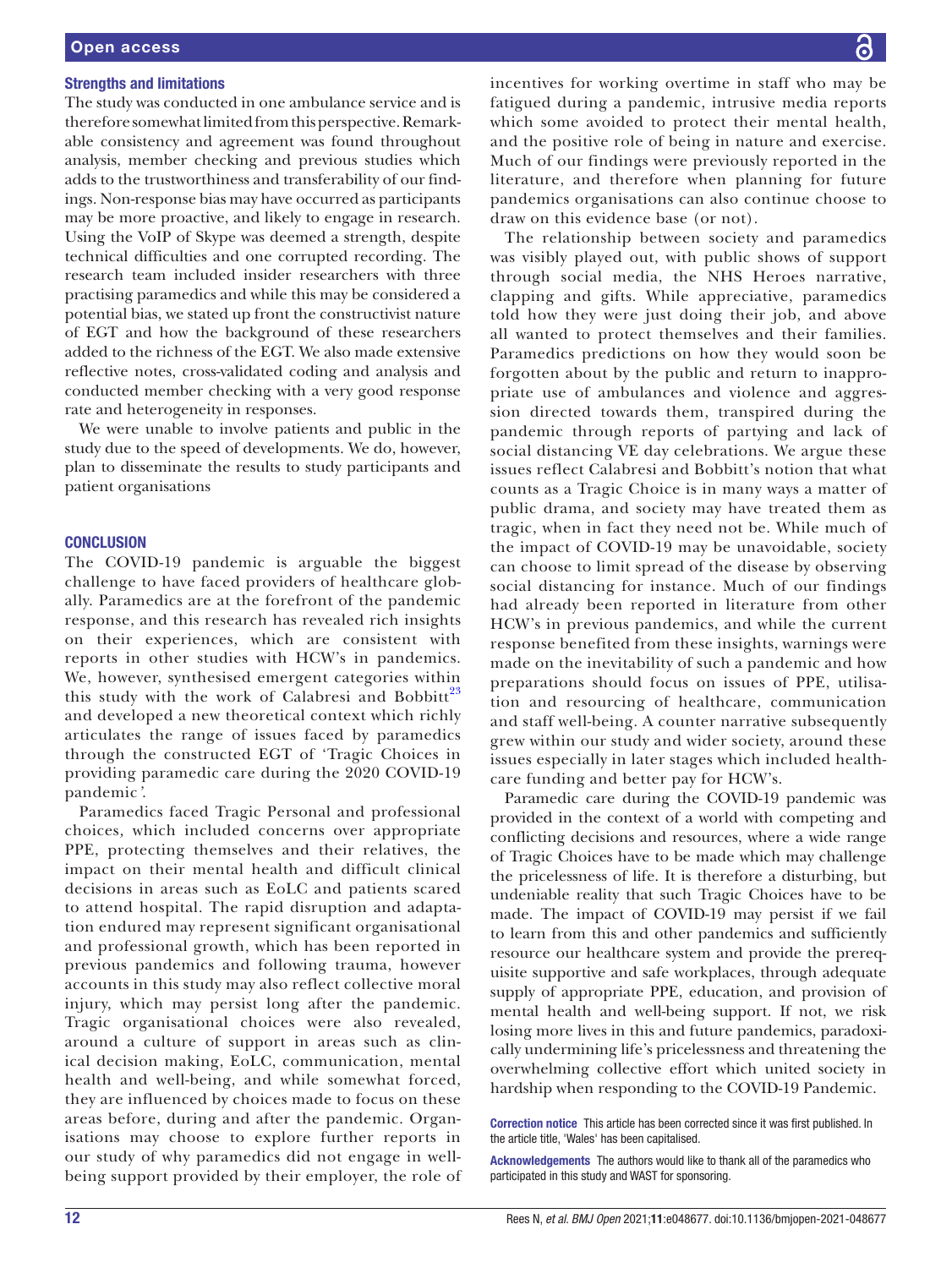Contributors NR Led on preparing the manuscript. LS, CH and JW collaborated on the design, data collection and analysis, and all approved the final manuscript.

Funding The authors have not declared a specific grant for this research from any funding agency in the public, commercial or not-for-profit sectors.

Competing interests None declared.

Patient consent for publication Not required.

Provenance and peer review Not commissioned; externally peer reviewed.

Data availability statement Data are available on reasonable request. All data relevant to the study are included in the article or uploaded as online supplemental information. Data are available from the authors on request.

Supplemental material This content has been supplied by the author(s). It has not been vetted by BMJ Publishing Group Limited (BMJ) and may not have been peer-reviewed. Any opinions or recommendations discussed are solely those of the author(s) and are not endorsed by BMJ. BMJ disclaims all liability and responsibility arising from any reliance placed on the content. Where the content includes any translated material, BMJ does not warrant the accuracy and reliability of the translations (including but not limited to local regulations, clinical guidelines, terminology, drug names and drug dosages), and is not responsible for any error and/or omissions arising from translation and adaptation or otherwise.

Open access This is an open access article distributed in accordance with the Creative Commons Attribution Non Commercial (CC BY-NC 4.0) license, which permits others to distribute, remix, adapt, build upon this work non-commercially, and license their derivative works on different terms, provided the original work is properly cited, appropriate credit is given, any changes made indicated, and the use is non-commercial. See: [http://creativecommons.org/licenses/by-nc/4.0/.](http://creativecommons.org/licenses/by-nc/4.0/)

ORCID iD

Nigel Rees <http://orcid.org/0000-0001-8799-5335>

#### **REFERENCES**

- <span id="page-12-0"></span>1 WHO. Coronavirus disease (COVID-19) situation reports, 2020. Available: [https://www.who.int/emergencies/diseases/novel](https://www.who.int/emergencies/diseases/novel-coronavirus-2019/situation-reports)[coronavirus-2019/situation-reports](https://www.who.int/emergencies/diseases/novel-coronavirus-2019/situation-reports)
- <span id="page-12-1"></span>2 WHO. Coronavirus disease (COVID-19), 2020. Available: [https://](https://www.who.int/emergencies/diseases/novel-coronavirus-2019) [www.who.int/emergencies/diseases/novel-coronavirus-2019](https://www.who.int/emergencies/diseases/novel-coronavirus-2019)
- <span id="page-12-2"></span>3 GOV.UK. Number of coronavirus (COVID-19) cases and risk in the UK, 2020a. Available: [https://www. gov. uk/guidance/coronavirus](https://www.%20gov.%20uk/guidance/coronavirus-covid-19-information-for-the-public)[covid-19-information-for-the-public](https://www.%20gov.%20uk/guidance/coronavirus-covid-19-information-for-the-public)
- <span id="page-12-3"></span>4 GOV.UK. Coronavirus (COVID-19) action plan, 2020b. Available: [https://www.gov.uk/government/publications/coronavirus-action](https://www.gov.uk/government/publications/coronavirus-action-plan)[plan](https://www.gov.uk/government/publications/coronavirus-action-plan)
- <span id="page-12-4"></span>5 Davies K, Higginson R. Evolution and healthcare impact of a 21st century avian flu pandemic. *[Br J Nurs](http://dx.doi.org/10.12968/bjon.2005.14.20.20048)* 2005;14:1066–8.
- 6 Juszczyk J. [Global strategies in prevention of infectious diseases on the turn of the second and third millennium: expectation versus reality]. *Przegl Epidemiol* 2004;58 Suppl 1:5–9.
- <span id="page-12-5"></span>7 Thompson AK, Faith K, Gibson JL, *et al*. Pandemic influenza preparedness: an ethical framework to guide decision-making. *[BMC](http://dx.doi.org/10.1186/1472-6939-7-12)  [Med Ethics](http://dx.doi.org/10.1186/1472-6939-7-12)* 2006;7:12.
- <span id="page-12-6"></span>8 Chua SE, Cheung V, Cheung C, *et al*. Psychological effects of the SARS outbreak in Hong Kong on high-risk health care workers. *[Can](http://dx.doi.org/10.1177/070674370404900609)  [J Psychiatry](http://dx.doi.org/10.1177/070674370404900609)* 2004;49:391–3.
- 9 McAlonan GM, Lee AM, Cheung V, *et al*. Immediate and sustained psychological impact of an emerging infectious disease outbreak on health care workers. *[Can J Psychiatry](http://dx.doi.org/10.1177/070674370705200406)* 2007;52:241–7.
- <span id="page-12-32"></span>10 Chong M-Y, Wang W-C, Hsieh W-C, *et al*. Psychological impact of severe acute respiratory syndrome on health workers in a tertiary hospital. *[Br J Psychiatry](http://dx.doi.org/10.1192/bjp.185.2.127)* 2004;185:127–33.
- 11 Ho CS, Chee CY, Ho RC. Mental health strategies to combat the psychological impact of COVID-19 beyond paranoia and panic. *Ann Acad Med Singap* 2020;49:1–3.
- <span id="page-12-30"></span>12 Tiong WW, Koh GCH. Ethical considerations in the review of Singapore's H1N1 pandemic response framework in 2009. *Ann Acad Med Singap* 2013;42:246–50.
- <span id="page-12-7"></span>13 Hogan C, Williams J, Rees N. Review of the literature concerning Health Care workers' experiences during epidemics and pandemics in relation to the COVID 19 response. *International Journal of Paramedic Practice* 2021.
- <span id="page-12-8"></span>14 Strauss A, Corbin J. *Basics of qualitative research: techniques and procedures for developing grounded theory*. 2nd ed. Thousand Oaks, CA: Sage, 1998.
- <span id="page-12-9"></span>15 Charmaz K. *Constructing grounded theory: a practical guide through qualitative analysis*. sage, 2006Jan 13.
- <span id="page-12-10"></span>16 Guba EG, Lincoln YS. *Paradigmatic Controversies, Contradictions, and Emerging Confluences*. In: Denzin NK, Lincoln YS, eds. *The SAGE Handbook of qualitative research*. Sage Publications Ltd, 2005: 191–215.
- <span id="page-12-11"></span>17 Strauss A, Corbin J. *Basics of qualitative research*. Sage publications, 1990.
- <span id="page-12-12"></span>18 Lo Iacono V, Symonds P, Brown DHK. Skype as a tool for qualitative research interviews. *[Sociological Research Online](http://dx.doi.org/10.5153/sro.3952)* 2016;21:103–17.
- <span id="page-12-13"></span>19 Glaser B, Strauss AL. *The discovery of Grounded theory*. Chicago: Aldine, 1967.
- <span id="page-12-14"></span>20 Hra-decisiontools. Is my study research? 2020. Available: [http://](http://www.hra-decisiontools.org.uk/research/) [www.hra-decisiontools.org.uk/research/](http://www.hra-decisiontools.org.uk/research/)
- <span id="page-12-15"></span>21 ESRC. Framework for research ethics, economic and social Research Council; 2010.
- <span id="page-12-16"></span>22 GOV.UK. Guide to the general data protection regulation, 2018. Available: [https://www.gov.uk/government/publications/guide-to-the](https://www.gov.uk/government/publications/guide-to-the-general-data-protection-regulation)[general-data-protection-regulation](https://www.gov.uk/government/publications/guide-to-the-general-data-protection-regulation)
- <span id="page-12-17"></span>23 Calabresi G, Bobbitt P. *Tragic choices*. New York: W.W. Norton & Company, 1978.
- <span id="page-12-18"></span>24 Kohen A, Langdon M, Riches BR. The making of a hero: cultivating empathy, altruism, and heroic imagination. *[J Humanist Psychol](http://dx.doi.org/10.1177/0022167817708064)* 2019;59:617–33.
- 25 Rankin LE, Eagly AH. Is his heroism hailed and hers hidden? women, men, and the social construction of heroism. *[Psychol Women Q](http://dx.doi.org/10.1111/j.1471-6402.2008.00455.x)* 2008;32:414–22.
- 26 Franco ZE, Blau K, Zimbardo PG. Heroism: a conceptual analysis and differentiation between heroic action and altruism. *[Review of](http://dx.doi.org/10.1037/a0022672)  [General Psychology](http://dx.doi.org/10.1037/a0022672)* 2011;15:99–113.
- <span id="page-12-19"></span>27 Tangherlini TR. Heroes and lies: storytelling tactics among paramedics. *[Folklore](http://dx.doi.org/10.1080/001558700360889)* 2000;111:43–66.
- <span id="page-12-20"></span>28 Jones-Berry S. COVID-19: nurses receive conflicting advice on PPE and resuscitation, 2020. Available: [https://rcni.com/nursing-standard/](https://rcni.com/nursing-standard/newsroom/news/covid-19-nurses-receive-conflicting-advice-ppe-and-resuscitation-159701) [newsroom/news/covid-19-nurses-receive-conflicting-advice-ppe](https://rcni.com/nursing-standard/newsroom/news/covid-19-nurses-receive-conflicting-advice-ppe-and-resuscitation-159701)[and-resuscitation-159701](https://rcni.com/nursing-standard/newsroom/news/covid-19-nurses-receive-conflicting-advice-ppe-and-resuscitation-159701)
- <span id="page-12-21"></span>29 Anderson N, Slark J, Gott M. How are ambulance personnel prepared and supported to withhold or terminate resuscitation and manage patient death in the field? A scoping review. *[Australasian](http://dx.doi.org/10.33151/ajp.16.697)  [Journal of Paramedicine](http://dx.doi.org/10.33151/ajp.16.697)* 2019;16.
- <span id="page-12-22"></span>30 Pease NJ, Sundararaj JJ, O'Brian E, *et al*. Paramedics and serious illness: communication training. *[BMJ Support Palliat Care](http://dx.doi.org/10.1136/bmjspcare-2018-001734)* 2019. doi:10.1136/bmjspcare-2018-001734. [Epub ahead of print: 15 Nov 2019].
- 31 Murphy-Jones G, Timmons S. Paramedics' experiences of end-oflife care decision making with regard to nursing home residents: an exploration of influential issues and factors. *[Emerg Med J](http://dx.doi.org/10.1136/emermed-2015-205405)* 2016;33:722–6.
- 32 Stead S, Datta S, Nicell C. UK ambulance services: collaborating to provide good end-of-life care. *Eur J Palliat Care* 2018;25:112–5.
- 33 Kirk A, Crompton PW, Knighting K, *et al*. Paramedics and their role in end-of-life care: perceptions and confidence. *[Journal of Paramedic](http://dx.doi.org/10.12968/jpar.2017.9.2.71)  [Practice](http://dx.doi.org/10.12968/jpar.2017.9.2.71)* 2017;9:71–9.
- <span id="page-12-23"></span>34 Brooks S, Amlôt R, Rubin GJ, *et al*. Psychological resilience and post-traumatic growth in disaster-exposed organisations: overview of the literature. *[BMJ Mil Health](http://dx.doi.org/10.1136/jramc-2017-000876)* 2020;166:52–6.
- <span id="page-12-29"></span>35 Rothes IA, Nogueira IC, Coutinho da Silva AP, *et al*. When emergency patients die by suicide: the experience of prehospital health professionals. *[Front Psychol](http://dx.doi.org/10.3389/fpsyg.2020.02036)* 2020;11:2036.
- <span id="page-12-24"></span>36 Spronk B, Stolper M, Widdershoven G. Tragedy in moral case deliberation. *[Med Health Care Philos](http://dx.doi.org/10.1007/s11019-016-9749-7)* 2017;20:321–33.
- <span id="page-12-25"></span>37 Hoffmaster B, Hooker C. Tragic choices and moral compromise: the ethics of allocating kidneys for transplantation. *[Milbank Q](http://dx.doi.org/10.1111/1468-0009.12025)* 2013;91:528–57.
- <span id="page-12-26"></span>38 Amerio A, Bianchi D, Santi F, *et al*. Covid-19 pandemic impact on mental health: a web-based cross-sectional survey on a sample of Italian general practitioners. *[Acta Biomed](http://dx.doi.org/10.23750/abm.v91i2.9619)* 2020;91:83–8.
- <span id="page-12-27"></span>39 Wang L, He W, Yu X, *et al*. Coronavirus disease 2019 in elderly patients: characteristics and prognostic factors based on 4-week follow-up. *[J Infect](http://dx.doi.org/10.1016/j.jinf.2020.03.019)* 2020;80:639–45.
- 40 Li P, Chen L, Liu Z, *et al*. Clinical features and short-term outcomes of elderly patients with COVID-19. *[International Journal of Infectious](http://dx.doi.org/10.1016/j.ijid.2020.05.107)  [Diseases](http://dx.doi.org/10.1016/j.ijid.2020.05.107)* 2020;97:245–50.
- <span id="page-12-28"></span>41 Straus SE, Wilson K, Rambaldini G, *et al*. Severe acute respiratory syndrome and its impact on professionalism: qualitative study of physicians' behaviour during an emerging healthcare crisis. *[BMJ](http://dx.doi.org/10.1136/bmj.38127.444838.63)* 2004;329:83.
- 42 Chao D. Time to show unity against SARS. *[BMJ](http://dx.doi.org/10.1136/bmj.326.7395.938)* 2003;326:938.
- <span id="page-12-31"></span>43 Ives J, Greenfield S, Parry JM, *et al*. Healthcare workers' attitudes to working during pandemic influenza: a qualitative study. *[BMC Public](http://dx.doi.org/10.1186/1471-2458-9-56)  [Health](http://dx.doi.org/10.1186/1471-2458-9-56)* 2009;9:1–3.